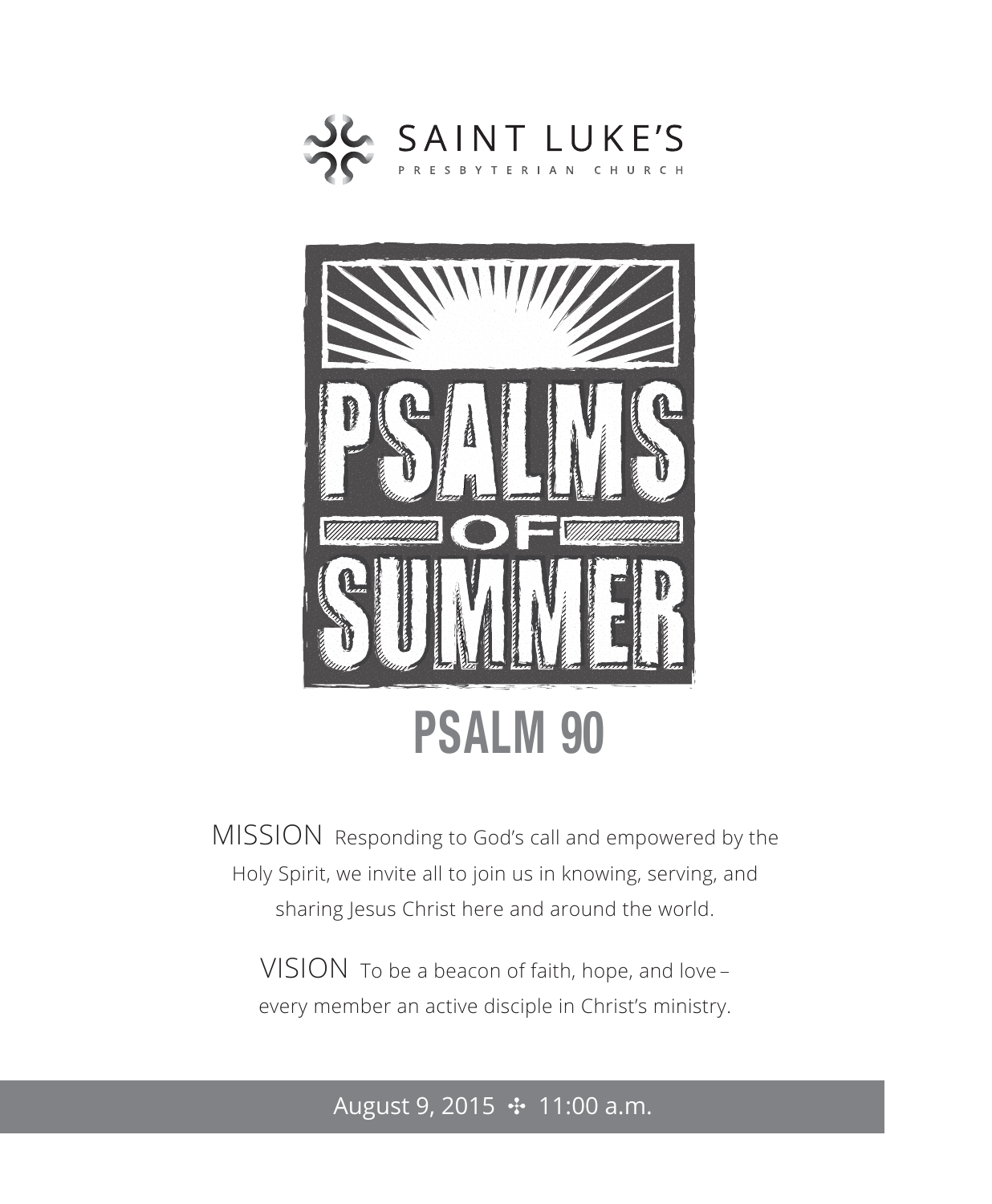

1978 Mount Vernon Road • Dunwoody, Georgia 30338 770.393.1424 • www.slpres.org

# **August 9, 2015**

11th Sunday after Pentecost

**Liturgical Color:** *Green Green is used to represent spiritual growth.* 

### **SUNDAY SCHEDULE**

**8:30 a.m.** Chapel Communion Service **9:30 a.m.** Sunday School **11:00 a.m.** Sanctuary Worship Service *Nursery available at all services & Sunday School*

### **SERVING TODAY**

| <b>Chancel Guild</b> Brid & Tricia Igleheart        |  |
|-----------------------------------------------------|--|
| <b>Continental Breakfast </b> Saint Luke's Acolytes |  |
|                                                     |  |
| <b>Sound CrewBrad Troha</b>                         |  |
|                                                     |  |
| Terry Nall; Adam Nall; Fern & Tony Mitropolous      |  |

### **WELCOME, GUESTS!**

We are delighted you are worshiping with us!

**DURING** the Welcome, please print the requested information on the Friendship Pad and pass the Friendship Pad down the pew.

**AFTER** the worship service, please join Deacon Niki Rabren, Elder Wayne Radloff, and our Pastors in the Narthex (Sanctuary lobby). They will answer questions and provide you with a Guest Packet and a loaf of freshly-baked bread.

**FOR MORE** information about our programs, ministries or membership, please contact one of our Pastors at 770.393.1424.

# **THAT ALL MAY WORSHIP**

**ASSISTIVE** hearing devices, large print hymnals, large print bulletins and pew cushions are available. Please contact an usher for further assistance.

 $\mathbb{B}$ **CHILDREN** are a precious part of our church family, and we encourage all families to include them in worship. Worship notebooks are available on the back ledges of the sanctuary for preschool and elementary ages, and we invite all children to walk up for an age-appropriate message during "Tell Us Our Story" each week. After that time children are welcome to remain in worship or to play and hear a Bible story in child care (PreK and younger).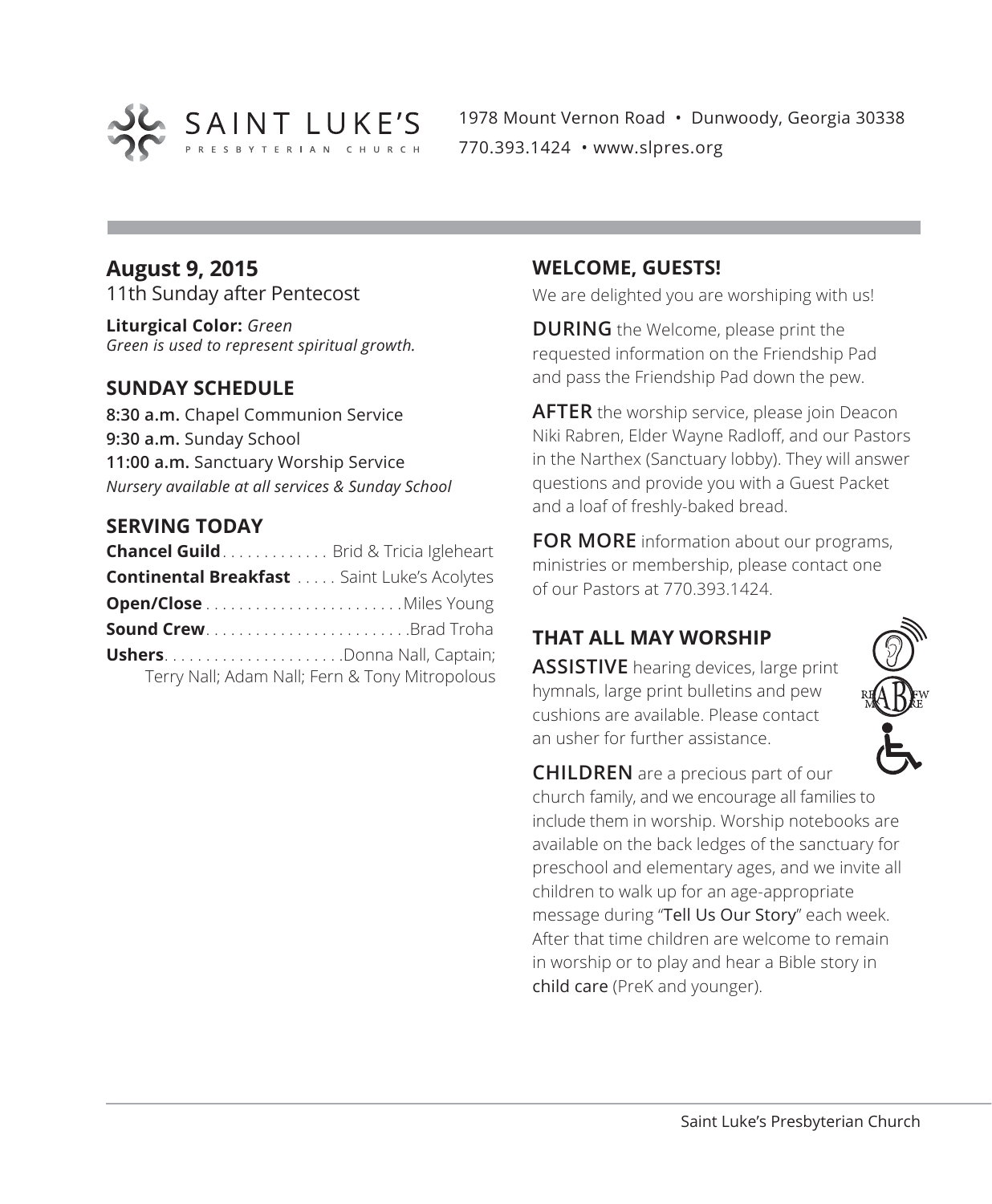### $\star$  Please stand 3

### **In Preparation for Worship**

 "Nothing that is worth doing can be achieved in our lifetime; therefore we must be saved by hope. Nothing which is true or beautiful or good makes complete sense in any immediate context of history; therefore we must be saved by faith. Nothing we do, however virtuous, can be accomplished alone; therefore we are saved by love. No virtuous act is quite as virtuous from the standpoint of our friend or foe as it is from our standpoint. Therefore we must be saved by the final form of love which is forgiveness." **Reinhold Niebuhr**, 1952

# **Gathering Prayer** Steve Vance

### **Chiming of the Hour**

### **Prelude**

### **Welcome & Passing of the Peace Access Phil Brown Phil Brown**

Leader: May the peace of Christ be with you. **People: And also with you.**

### **Introduction of New Members**

### **Call to Worship** \*

Leader: God, we know You are with us.

**People: From everlasting to everlasting, You are God.**

Leader: You have showered Your love upon all generations, since the beginning of time.

**People: From everlasting to everlasting, You are God.**

Leader: Guide us now through this time of worship, and into the week ahead.

**People: From everlasting to everlasting, You are God.**

# \* Hymn #305

**Hymn #305** Come Sing O Church in Joy! *DARWALL'S 148TH*

# **Call to Confession**  \*

Leader: The Lord be with you.

**People: And also with you.**

Leader: Let us pray.

ے<br>مہ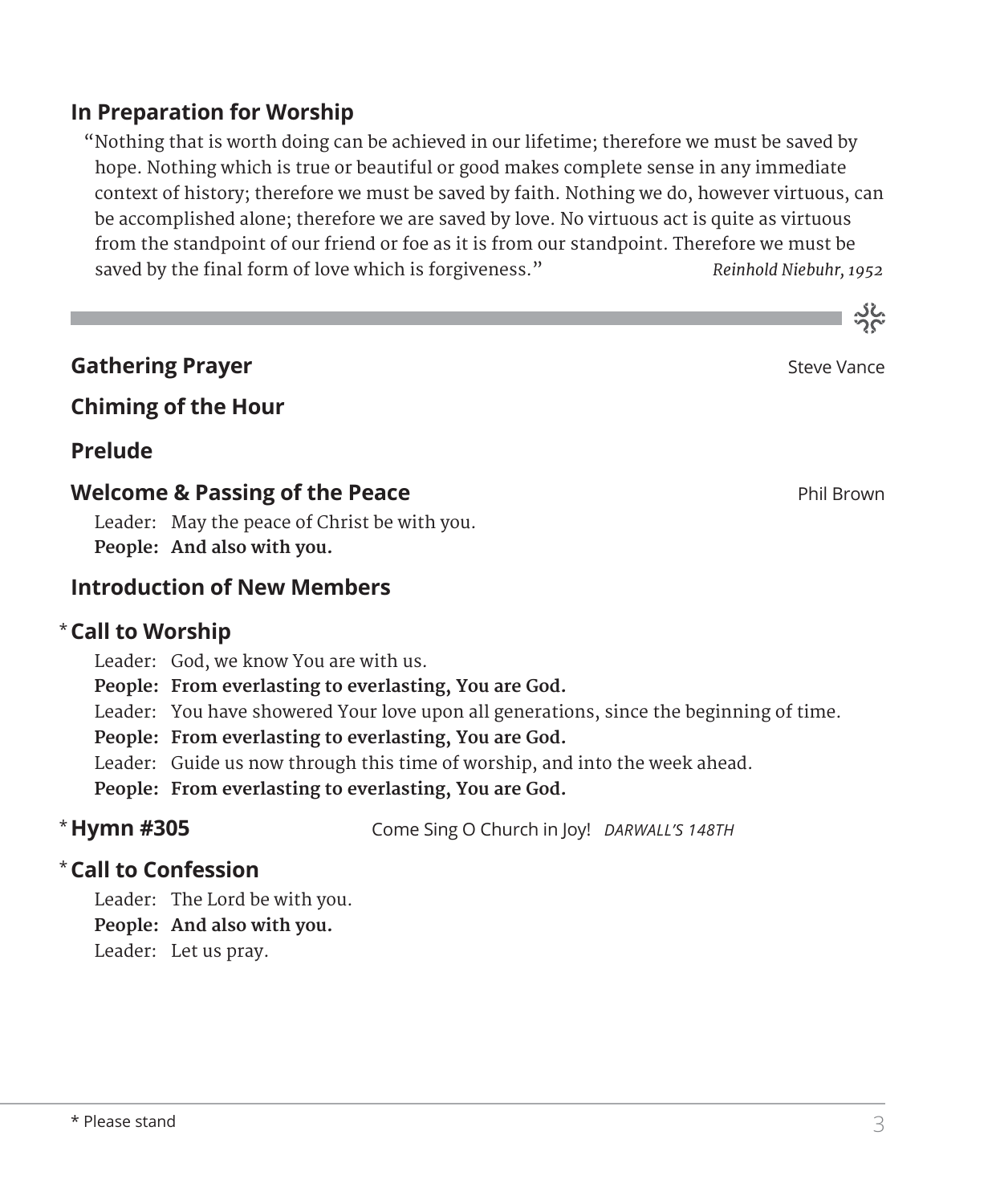# **Prayer of Confession**  \*

 **Everlasting God, You have been our dwelling place in all generations. Since the creation of the world, You have nurtured us with Your love. And yet, we shamefully acknowledge that we do not always share Your love with others. We are selective about who we choose as neighbors… only those who are clean, who look like us, who talk right, who seem safe. Loving God, teach us to love You more fully. For in loving You, our lives will show love to all others, even as Your love encompasses all Your creation, in all generations. We pray in the name of Your greatest gift of love, Jesus Christ...** *(time of silent confession)*

Leader: Lord, in Your mercy, **All: Hear our prayer, Amen.**

# **Assurance of Forgiveness** \*

### \* Song of Praise

**Song of Praise** We Are Forgiven *WE ARE FORGIVEN*

 **We are forgiven. We are forgiven. Thanks be to God. Thanks be to God. We are forgiven. We are forgiven. Thanks be to God. Thanks be to God.**

# **Tell Us Our Story**

*Parents may take their young children (through PreK) to our nursery, Rm. 121 in Sheppard Hall.* 

**Duet** Spirit of the Living God *Audrey Assad* Emily Wilmesherr

& Sarah Are, soloists

O Spirit of the living God, thou Light and Fire divine, descend upon Thy church once more and make it truly Thine. Fill it with love and joy and power, with righteousness and peace till Christ shall dwell in human hearts, and sin and sorrow cease.

 Blow, wind of God, with wisdom blow until our minds are free from mists of error, clouds of doubt, which blind our eyes to Thee. Burn, winged Fire, inspire our lips with flaming love and zeal To preach to all Thy great good news, God's glorious commonweal.

 So shall we know the power of Christ, who came this world to save. So shall we rise with Him to life which soars beyond the grave and earth shall win true holiness which makes Thy children whole till, perfected by Thee, we reach creation's glorious goal.

# **Morning Prayer & The Lord's Prayer**

 **Our Father Who art in heaven, hallowed be Thy name. Thy kingdom come, Thy will be done, on earth as it is in heaven. Give us this day our daily bread; and forgive us our debts, as we forgive our debtors; and lead us not into temptation, but deliver us from evil. For Thine is the kingdom and the power and the glory, forever. Amen.**

**First Lesson** 1st Thessalonians 5:1-11; page 193 Hayley Wolfe

Leader: The Word of the Lord. **People: Thanks be to God.**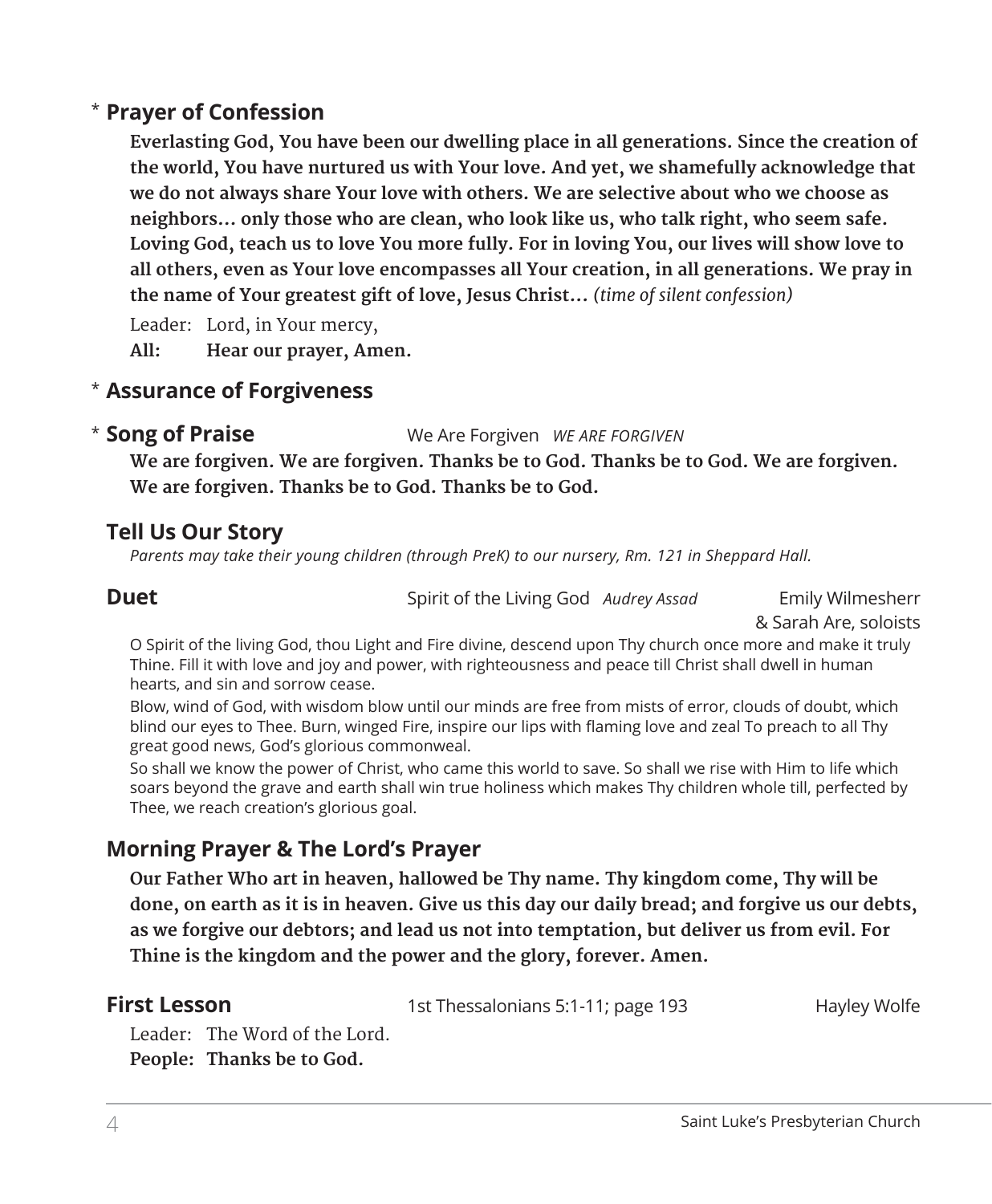| <b>Second Lesson</b>                                       | Psalm 90; page 517                                                                                                                                      |             |
|------------------------------------------------------------|---------------------------------------------------------------------------------------------------------------------------------------------------------|-------------|
| Leader: The Word of the Lord.<br>People: Thanks be to God. |                                                                                                                                                         |             |
| <b>Sermon</b>                                              | It's About Time                                                                                                                                         | Steve Vance |
| * Hymn #686                                                | God of Our Life SANDON                                                                                                                                  |             |
| $^\star$ Affirmation of Faith                              | from A Declaration of Faith<br>Presbyterian Church in the United States, 1977, Chapter 2                                                                |             |
|                                                            | We affirm that God created all the worlds that are and upholds and rules everything;<br>that the universe exists by the power of God's Word and Spirit; |             |

**and that God has chosen to give it reality** 

**out of the love we have come to know in Christ.**

**We celebrate that God still works through the processes that shape and change the earth and the living things upon it.**

**We acknowledge God's care and control in the regularity of the universe as well as in apparently random happenings.** 

**For there is no event from which God is absent** 

**and His ultimate purpose in all events is just and loving.**

**We believe that purpose embraces our choices and will surely be accomplished, for the Creator God works in all things toward the new creation that is promised in Christ.**

# **Offering**

*Giving is a tangible sign of worship. If you give electronically, there is a blue, laminated, 'electronic giving' card in the pew rack to place into the offering plate as it is passed.* 

**Song of Thanksgiving** Praise God, from Whom All Blessings Flow *OLD HUNDREDTH* **Praise God, from Whom all blessings flow; Praise Him, all creatures here below; Praise Him above ye heavenly host; Praise Father, Son and Holy Ghost. Amen.**

- \* **Prayer of Dedication**
- \* Hymn #687

**Hymn #687** Our God Our Help in Ages Past *ST. ANNE*

- \* **Benediction**
- \* **Postlude**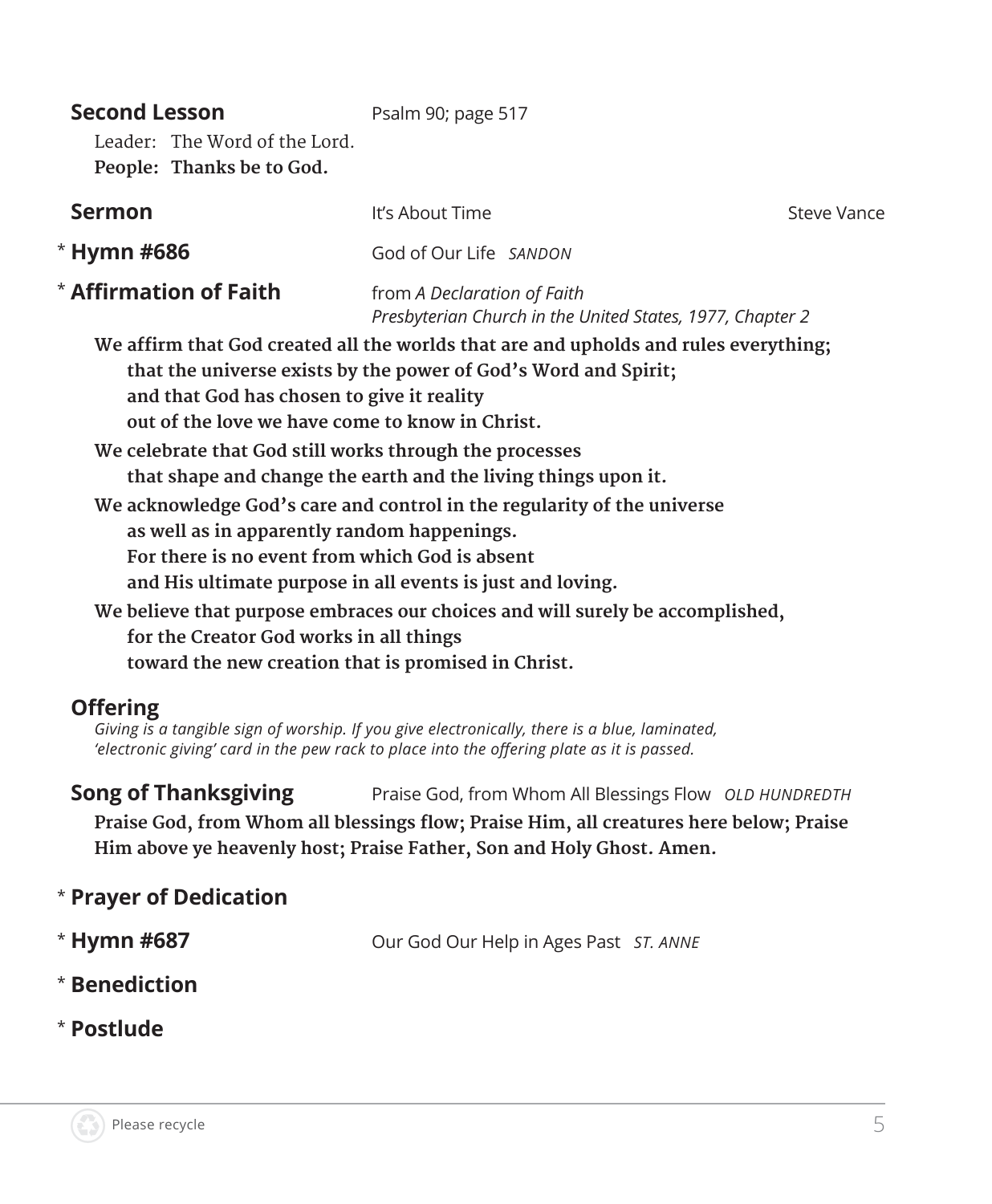# **YOUTH CONNECTION Phil Brown**

philbrown@slpres.org / 770.393.1424 ext. 238

Stay current with Saint Luke's Youth Ministry by signing up for text message updates. Dial 81010 and text: for Middle School updates: youth, text **@6th-8thSL** parents, text **@MSparentSL** for High School updates: youth, text **@9th-12thSL** parents, text **@HSparentSL**

**AUG. 23 Summer Trip Recap** During both services, we will be celebrating all the amazing things that happened this summer. If you went on any summer trip, come out and help lead worship that morning.

> **Parent Meeting during Sunday School** Meet in the Senior High room 9:30-10:30 a.m. for an informational meeting about the youth schedule for the new school year.

**Serving dinner at Druid Hills Night shelter** Meet at the church at 5:30 p.m. to pack up. Please use this link sign up for food: http://tinyurl.com/DruidHillsYouth

**AUG. 30 Pancake Breakfast** We need adult volunteers to oversee the different youth jobs. Please sign up to help: http://tinyurl.com/SLPCpancake. Thanks!

> **6th Grade Pool Party** Rising 6th graders are invited to this annual gathering at the home of Annie & John Hardy. 12:45 - 2:25 p.m.; lunch and beverages will be provided. Bring your bathing suit and learn about the youth group at Saint Luke's. Parents – come with any questions, learn about our youth group and get acquainted with what we are all about. Please RSVP to lizcatlett@slpres.org or philbrown@slpres.org by August 15th.

# **SPLASH!** CHILDREN'S

**Catherine Anne Thomas** cathomas@slpres.org / 770.393.1424 ext. 228

**EXTRA-FUN SUNDAY SCHOOL THROUGH AUGUST!** Once again, we're offering **"Big, Big God!"** for children ages 3, 4, and 5 in Room 120 and **"The Elevation Games"** in the Great Hall for children in 1st-5th grade.

Each program runs from 9:30 a.m. to 10:30 a.m., and **needs at least two volunteer adult leaders**. All lessons are planned and ready to go; please go to http://www.slpres.org/programministries/childrens-ministry/sunday-morning/ to select the age group and the date(s) you can serve. As always, we are grateful for your support in our ministry with children.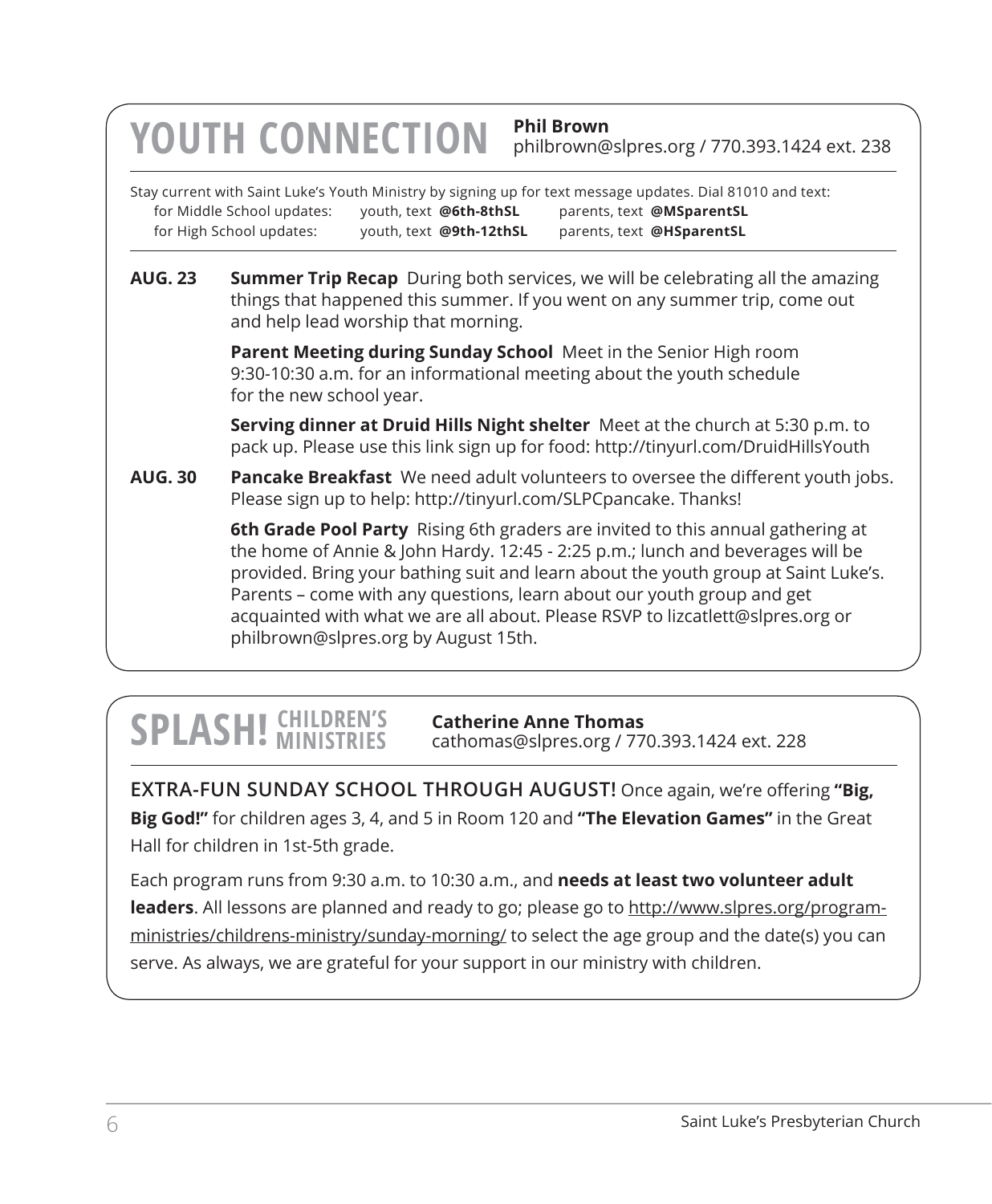# **ADULT MINISTRY Shannon Dill**

shannondill@slpres.org / 770.393.1424 ext. 229

**ADULT SUNDAY SCHOOL** Several adult classes meet between the worship services from 9:30-10:30 a.m. - we'd love for you to join us! Descriptions of current groups are available on our website (slpres.org) or http://bit.ly/AdultSundaySchool

# **INTRO TO ADULT SUNDAY SCHOOL**

**CLASS** If you like to examine the basics of our faith, join us Sun. mornings at 9:30 a.m. in room 235. We are studying *Making Sense of the Christian Faith,* through exploration of our basic doctrines. Shannon Dill: shannondill@ slpres.org.

**FRIDAY MORNING MEN'S BIBLE STUDY** Fellowship and Bible study every Fri. from 6:40-8:00 a.m. in the Parlor with Dan Joyce.

**VANISHING GRACE** In this video-based Bible study, explore what kind of news is *good* to a culture that has rejected the Christian version. Learn how faith can be expressed in ways that disarm even the most cynical. Wed., 6:30-8 p.m., Session Room (through Aug. 19th). Contact Wayne Radloff: RWRadloff@aol.com / 404-668-7647

# **MUSIC MINISTRY Clair Maxwell** clairmaxwell@slpres.org / 770.393.1424 ext. 227

**CELEBRATE THE ARTS CONCERT SERIES** The 2015-2016 schedule of events has been released! Take a look at the line up, mark your calendars and plan to attend:

> Sept. 13, 3:00 p.m. Lilburn Summer Singers Oct. 2, 7:00 p.m. Organ Recital & Silent Film Dec. 6, 4:00 p.m. Toys for Tots Benefit Concert Dec. 13, 11:00 a.m. Lessons & Carols Service Mar. 6, 2016 4:00 p.m. New York Comes to Saint Luke's Apr. 24, 2016 6:30 p.m. Chastain at Saint Luke's

**FRIENDS OF MUSIC** We appreciate your financial support of the *Celebrate the Arts* concert series at any level. If you would like to make a contribution and become a Friends of Music patron, please contact Clair for more information or donate online at slpres.org. Info and donation sheets are also available in the literature racks located in the narthex and the main lobby. See the hall posters for a schedule of this season's concerts.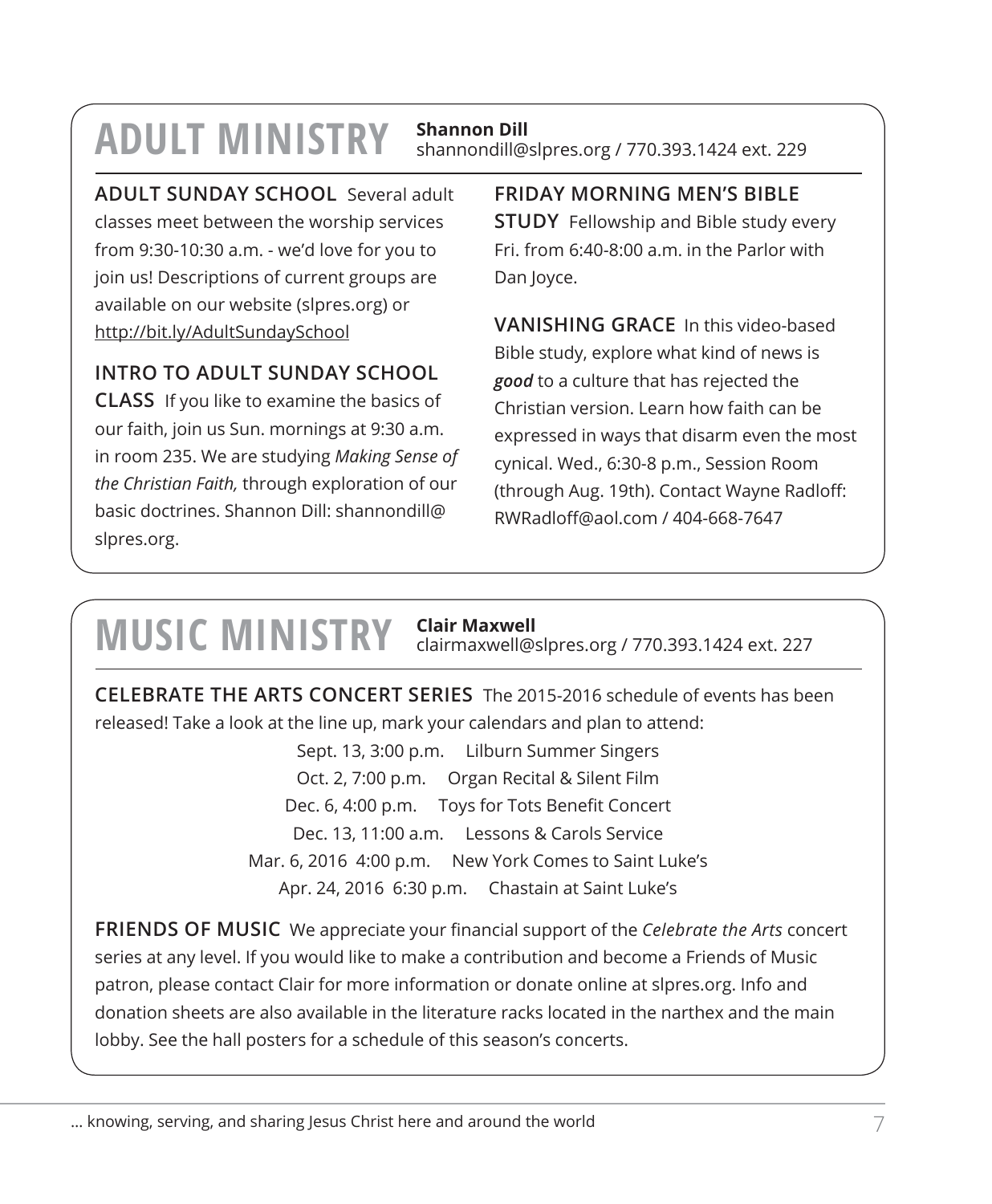**ARE YOU LOOKING FOR A BIBLE STUDY** for your elementary age student(s)? Just ASK! After School Kids (A.S.K.) Community Bible Study (CBS) is a weekly Bible study for K-5th graders from different backgrounds, churches, and degrees of Bible knowledge. We meet on Mondays after school from 4:00 - 5:30 p.m. at Saint Luke's. Sept. 14 - Nov. 16 (10 weeks). Fee is \$25/student which includes Bible, lesson booklet, t-shirt, and tote bag. For registration and information contact Judy Weathers at weathers5002@gmail.com or 404.444.5002.

### **PRESBYTERIAN WOMEN REGISTRATION!**

Join us at one of our three monthly circle meetings beginning in September: the second Monday at 9:30 a.m. (childcare available), the second Monday at 7:30 p.m., or the second Tuesday at 9:30 a.m. This year we will study the devotional *Come to the Waters*, by Judy Record Fletcher. Stop by our table in the lobby on **Aug. 16, 23 and 30** for more information on our schedule of events and to register. Contact PW Moderator Faye Cashwell at faye@ cashwellhome.com for more information.

**CALLING ALL ACOLYTES!** All 2nd-8th graders are invited to serve in the 11 a.m. worship service each week. Please see our display in the lobby to sign up or learn more. Training is Sun., Aug. 16 at noon. Contact Cailin Thelen at cailinthelen@gmail.com.

### **WORKSHOPS ON CHURCH GROWTH**

On Sat., Aug. 22, noon-2:00 p.m., our Presbytery is offering workshops in the area of Evangelism at First Presbyterian Church Atlanta. The workshops are open for any one at Saint Luke's, and lunch is available. If you just wish to attend, contact Gerald Aldridge at geraldaldridge@ gmail.com. You must register by Aug. 13.

# **"SOMETIMES I WONDER WHAT I'M GONNA DO, 'CAUSE THERE AIN'T NO CURE FOR THE SUMMERTIME BLUES."**

If this song comes to mind (as sung by *The Who* and *Alan Jackson*) in these dog days of summer… don't feel beat by the heat! Our Stephen Ministers are available to listen without passing judgment. In weekly, hourly meetings, you can share your concerns, worries or fears with a trained Stephen Minister. Confidentiality will always be respected. Although no time frame is set for healing a hurt, we hope you will be on your way to feeling better before the song "See You in September" (by *The Happenings*) shares your playlist. Contact Stephen Leaders Shannon Dill (770.393.1424, ext. 229) or Laura Strange for a referral.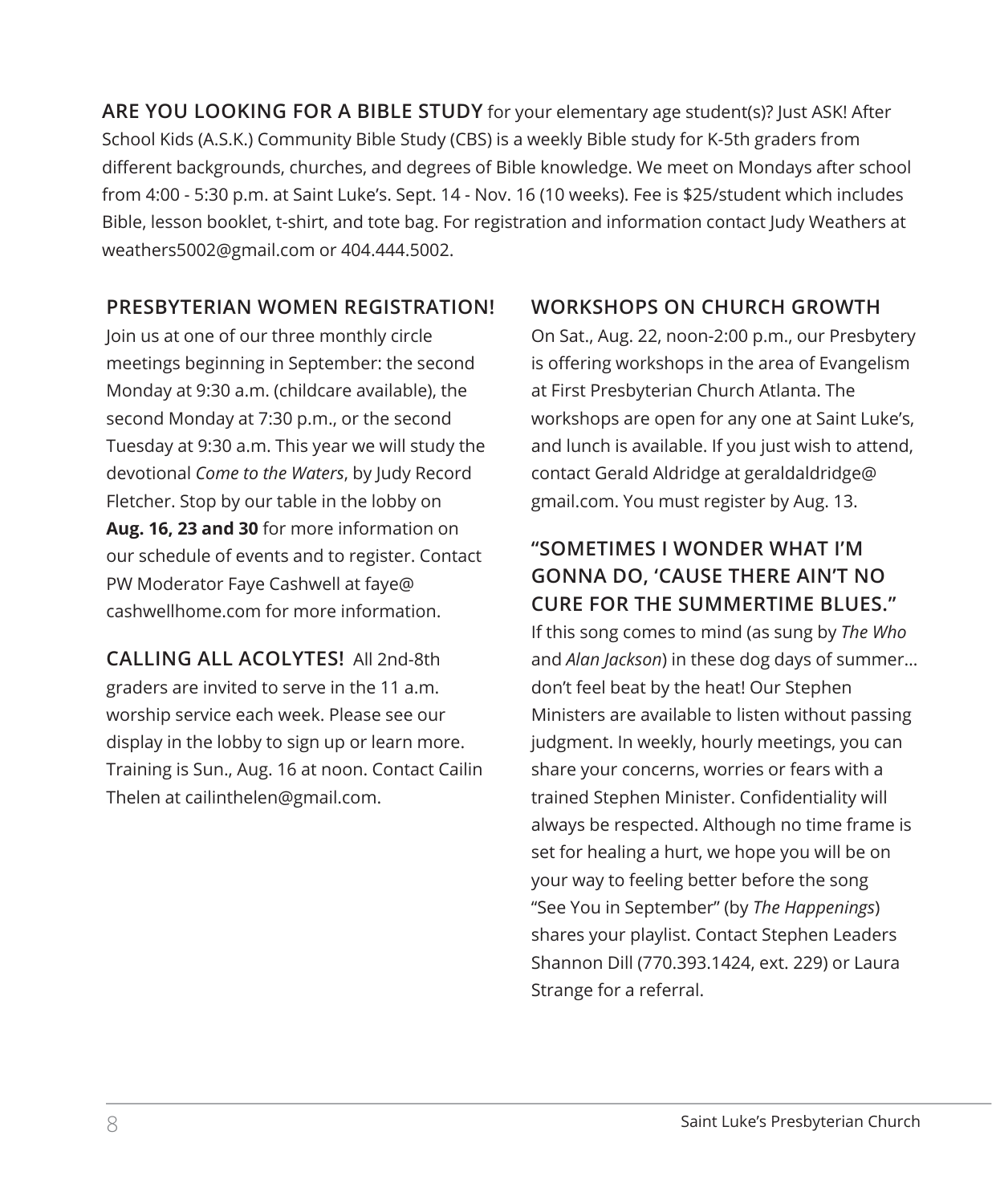**SAINT LUKE'S LIBRARY** is located above the main lobby/Manhasset entrance. This beautiful, peaceful, well-stocked room has all types of books for all types of readers. Check it out!

## **FITNESS OPPORTUNITIES**

- > **CHRISTIAN DANCE PARTY** / exercise class Thurs., 7-8:00 p.m.; \$6 per class. Ciara Simone: CiaraSimone@yahoo.com / 404.454.7869.
- > **TAI CHI** Tues. & Thurs., 12:30-1:30 p.m.; \$10 per class. Sam Evans: educcons@aol.com / 678.650.2399.

**BUY SOME, SHARE ONE** Support local food pantries by buying an extra item every time you go to the grocery store! Donations are collected in the main lobby. Donations go to the Interfaith Outreach Home (IOH) and Community Assistance Center (CAC).

**R.O.C.K. (REACHING OUT THROUGH CROCHETING & KNITTING)** Men and women of any age and skill level are welcome to join us every Wed., 10 a.m. to Noon in the Parlor.

**FAITH & FILM** meets the 3rd Fri. of each month in room 207. It's an informal opportunity to watch great movies and explore your faith; bring a friend! Potluck dinner at 7 p.m.; movie starts at 7:45 p.m. Please RSVP to Cindy or Josh Nunez at breakingbread14@gmail.com or 678.230.1236.

### **AUGUST 21: Finding Normal**

*The only thing standing between Dr. Lisa Leland (Candice Cameron Bure) and the wedding of her dreams in the Hamptons is a 2600-mile drive from Los Angeles to Long Island. However, a run in with the law in the country town of Normal, Louisiana, leaves Dr. Leland with a choice: jail or community service. Sentenced to serve three days as the town's doctor, Lisa has her world turned upside down by a man she would never expect. Quickly, Lisa finds that there's a lot more to Normal than she could have ever imagined.* 2013 not rated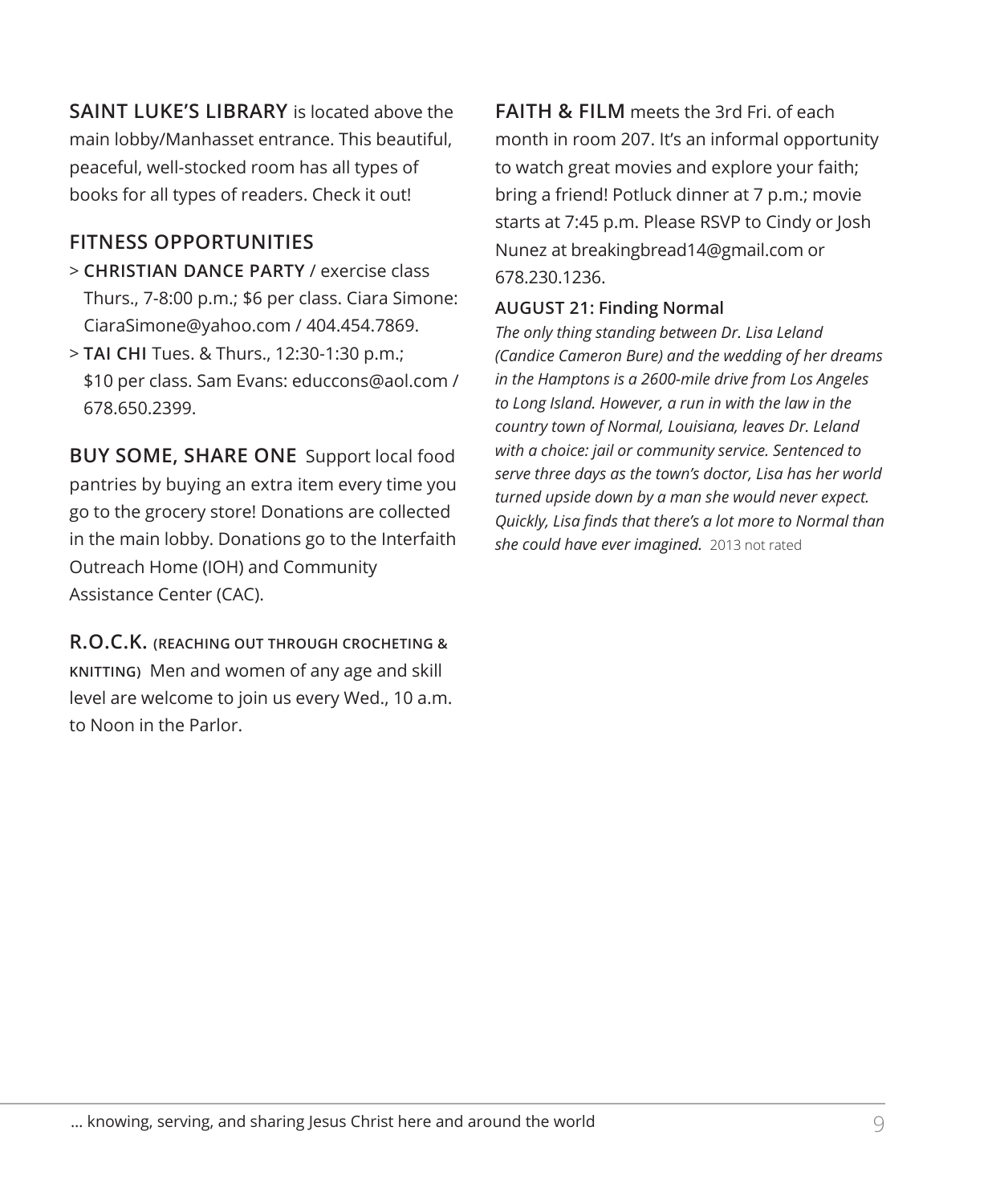## **NEW YEAR FOR JOURNEY AND IOH MEALS: SEPT 2015 - AUG 2016**

 **JOURNEY** Provides shelter and food for approximately 26 homeless men. Saint Luke's prepares and serves a meal on the fourth Sunday of each month. Eating with the men is encouraged and they injoy the companionship.

 **INTERFAITH OUTREACH HOME (IOH)** provides transitional housing for homeless families. On the third Thursday of each month, the adults have life skills training and Saint Luke's provides and delivers a meal (approx. 15 kids and 10 adults). These meal expenses are reimbursable by Saint Luke's.

Volunteers are needed for all months. Sign up your family, group or class in the lobby or call Al Bridges at 770.394.6581. **VOLUNTEER NOW!**

**MEAL MINISTRY** provides meals for members recovering from a surgery or illness, suffering the loss of a loved one, or celebrating a birth or adoption. If you are interested in delivering a meal or would like more info, please contact Krissy Williams: kcwills7104@yahoo.com.

**HELPING HANDS** This ministry matches short term needs (like setting up a computer, driving a member to an appointment, changing light bulbs) with available resources (your time and talents). If you can help, contact Barry Smith: pseinc@ mindspring.com / 404.731.7020. If you need a Helping Hand, contact your Deacon.

**VISITING CARE TEAM** connects with members who are not able to come to church, but benefit from the closeness of personal contact with their church family. Contact Maria Barnhart: mariabarnhart@comcast.net / 770.399.5204.

**PRAYER MINISTRY** The prayer team offers intercessory prayers to God on Sundays at 10:35 a.m. in Room 137. Please join us. Contact Paula Barbin: barbin@fulton.k12.ga.us.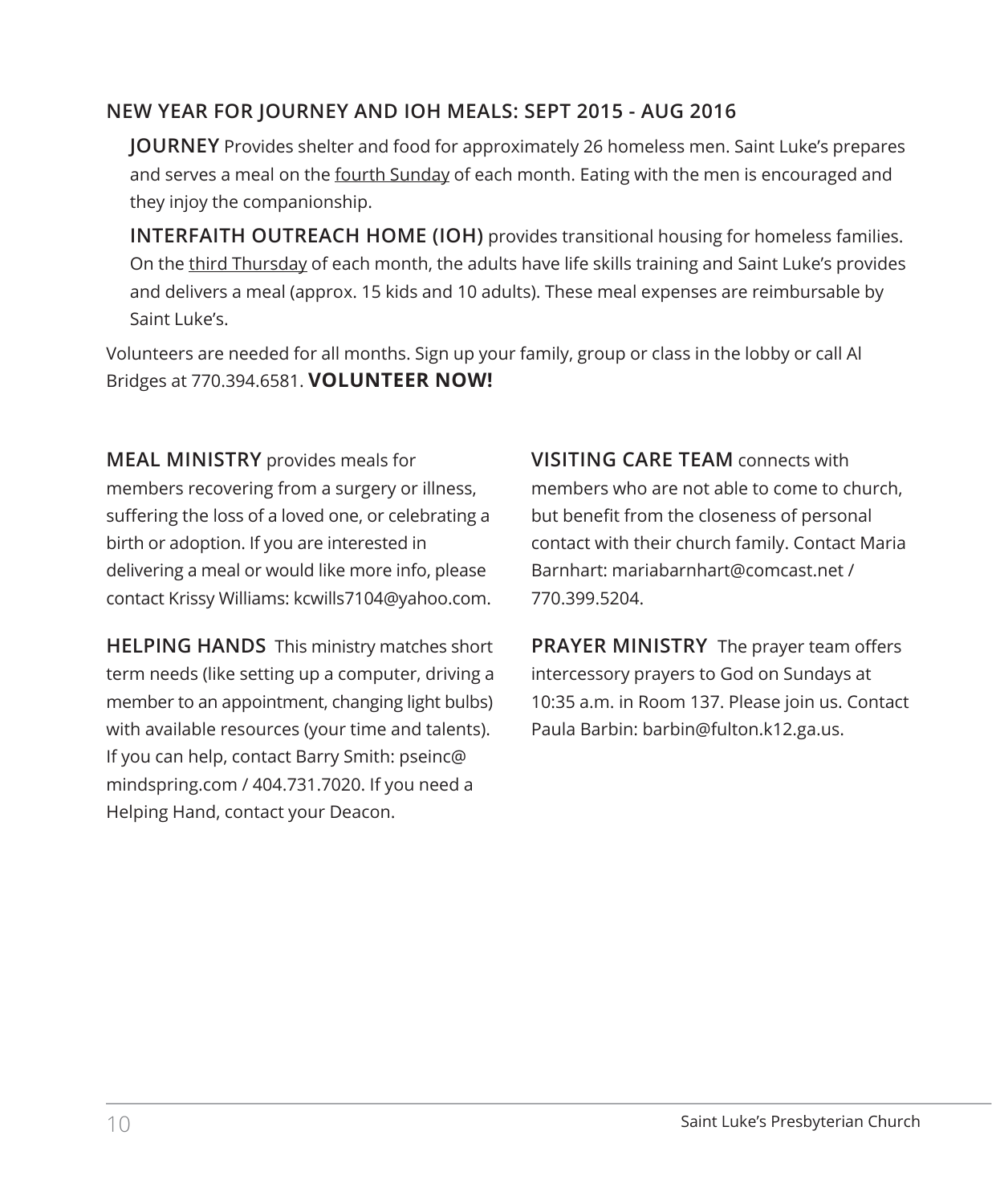**ACOLYTES. . Cailin Thelen** 770.330.9622 / cailinthelen@gmail.com

**CHANCEL GUILD . . . . . . . . . . . . Tricia Igleheart** 770.395.0412 / triciaigleheart@gmail.com

**CHAPEL GUILD**. **Bill Barbin** wjbpsu70@comcast.net

**CONTINENTAL BREAKFAST. . . . . . . Meg Wallace** 404.293.1328 / megwallace24@gmail.com **SIGN UP: http://breakfast.slpres.org**

**FAITHFUL FRIENDS**. **Catherine Anne Thomas** 770.393.1424 x228 **/** cathomas@slpres.org **SIGN UP: http://faithfulfriends.slpres.org**

**FLOWERS**. . **Celeste Fischer**: 404.434.8099 . **Faye Cashwell**: 770.409.1960 **SIGN UP: Lobby Bulletin Board; \$80**

**GREETERS . . . . . . . . . . . . . . . . . . Shawn Hamlin** 770.559.0211 / shawnhamlin@hotmail.com **SIGN UP: http://greeter.slpres.org**

LAY READERS . . . . . . . . . . . . . . . . Wayne Radloff 404.668.7647 / wayneradloff@gmail.com

**PEW RACK COMMITTEE**. . **Jean Kammerer** 770.522.9612 / kammererj@bellsouth.net

**SOUND & VIDEO . . . . . . . . . . . . . . . . Roby Price** 770.393.1424 x244 / RobyPrice@slpres.org

**USHERS**. . **Paula Humer** pvhumer@gmail.com

**SAINT LUKE'S**. . **770.393.1424** Office hours are Mon.-Fri., 8:30 a.m. - 4:30 p.m.

**PRAYER GUIDE...............Sally Hawkins** Call Sally with questions or requests

**CHURCH CALENDAR** . . **Bonnie Farrar** Call Bonnie (ext. 225) with schedule requests